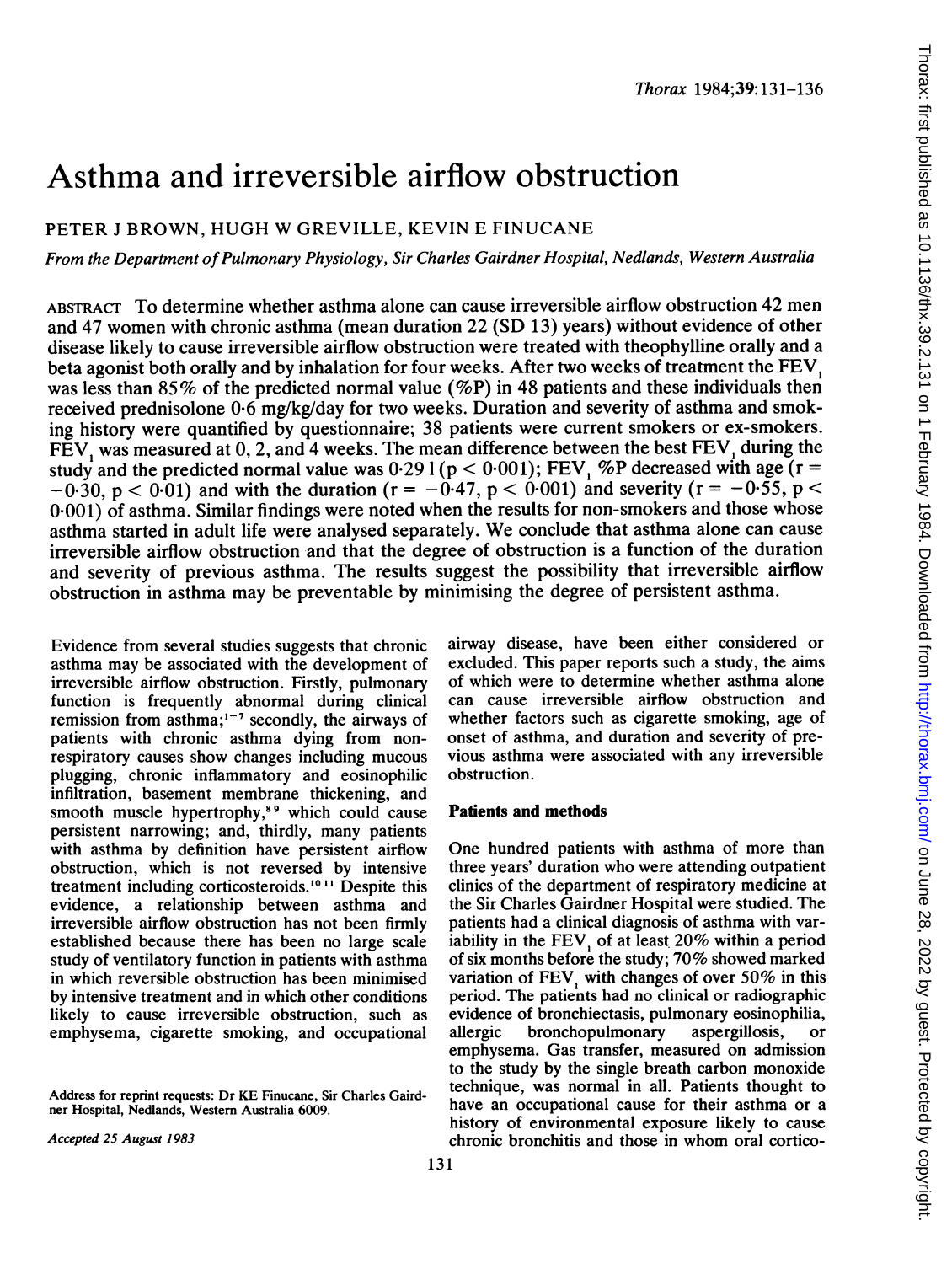steroid treatment was contraindicated were excluded from the study.

All patients received inhaled and oral beta agonists (salbutamol 200  $\mu$ g four hourly and 4 mg three times daily) and oral theophylline (125 mg four times daily) for a minimum of four weeks. Two weeks after commencing this treatment 48 patients in whom the postbronchodilator FEV, was less than 85% of the predicted normal value (%P) received additional treatment with prednisolone 0-3 mg per kg twice daily (dosage range 35-55 mg/day) for a minimum of two weeks. Inhaled corticosteroids or cromoglycate or both were continued in the 40 patients being treated with these drugs on admission to the study. Plasma theophylline concentrations were measured after two weeks' treatment in 35 randomly selected patients to ensure that the concentration was in the therapeutic range of 55-110  $\mu$ mol/l. Seven patients who developed intercurrent asthma during the study continued treatment until the FEV, value had returned at least to the level found before deterioration. FEV, was measured with a calibrated electronic spirometer (Monaghan M403) on entry to the study and after two and four weeks of treatment; the FEV, was taken as the highest value from three forced vital capacity readings in which the FEV, varied by 3% or less. Values were corrected to BTPS. All measurements were made after inhalation of an aerosol of isoprenaline sulphate,  $200-300 \mu$ g, between 1400 and 1500 hours.

Patients completed a modified Medical Research Council questionnaire on respiratory symptoms (1966) to ascertain smoking history, presence of cough and sputum, and duration and severity of asthma. A score representing the severity of asthma, similar to that used by others, $1213$  was obtained by summing the scores from each of the following: (1) frequency and persistence of "usual" wheezing multiplied by the duration in years of these symptoms (7 grades, maximum score 450\*); (2) impairment of daily activities (7 grades, maximum 70 points); (3) hospital admissions and loss of time from school and work due to asthma (maximum 200 points\*); (4) usual medication multiplied by the number of years taken (maximum 300 points\*); (5) patients' assessment of severity of asthma on a self-rating scale (100 points). Scores greater than 300 indicated asthma of considerable clinical severity with a high incidence of persistent wheeze, effort dyspnoea, and hospital admission.

The highest FEV, for each individual during the study was compared with the predicted normal value derived from the data of Knudson et al<sup>14</sup> and

## Brown, Greville, Finucane

Burrows et al<sup>15</sup> and based on age, sex, height, and cigarette smoking. Use of these data to predict the FEV, of an Australian population, however, could be inappropriate. We therefore also compared the highest FEV, of asthmatic subjects who had never smoked with that predicted from FEV, data obtained during the 1972 Busselton (W Australia) population survey on 514 men and 1024 women over 18 years of age who had never smoked and had no history of lung or heart disease<sup>16</sup> (also N Stenhouse, personal communication); data on symptom free Australian smokers were not available for comparison. The relationships between FEV, and age, age at onset and duration of asthma, the score for severity of asthma, cigarette consumption, and chronic cough and sputum were examined by linear regression and multiple regression analyses. Differences in these relationships between subgroups were examined by comparison of regression lines.'"

#### Results

Eighty nine of the 100 patients completed the study; 10 did not attend for review appointments regression and multiple regression analyses. Differ-<br>ences in these relationships between subgroups were  $\frac{\text{eq}}{\text{eq}}$ <br>examined by comparison of regression lines.<sup>17</sup><br>**Results**<br>Eighty nine of the 100 patients completed t by salbutamol. Tremor caused 22 patients to discontinue oral salbutamol; in 12 of them terbutaline, <sup>5</sup> mg three times <sup>a</sup> day, was successfully substituted. 5 mg three times a day, was successfully substituted.  $\overrightarrow{5}$ <br>Ten patients discontinued theophylline because of  $\overrightarrow{5}$ gastrointestinal side effects. All patients treated with prednisolone completed two weeks of treatment; no adverse effects were noted. Table <sup>1</sup> summarises the principal characteristics of the 89 patients who completed the study. Table 2 summarises the response to treatment. The mean FEV, increased with treatment in the entire group ( $p < 0.001$ ) and in both those treated with steroids  $(p < 0.001)$  and those not treated with steroids  $(p < 0.001)$ ; in the latter group the mean FEV, on completion of treatment was not significantly different from the predicted normal value.

The mean difference between the predicted normal FEV, and the highest value observed during treatment was  $0.291(p < 0.001)$ . The highest FEV, %P decreased with increasing age ( $r = -0.26$ ,  $p <$ 0.05) and with increasing duration (fig 1) and sever-  $\mathcal{G}$ ity (fig 2) of previous asthma. The highest FEV, observed during the 12 months before conclusion of the study was also significantly less than predicted  $\frac{\mu}{\mu}$ <br>(mean difference 0.24 l, p < 0.01) and highly corre-(mean difference  $0.24$  l,  $p < 0.01$ ) and highly correlated  $(p < 0.001)$  with both the duration and the severity of asthma ( $r = -0.48$  and  $-0.56$  respectively). Similar results were obtained in 47 of the patients whose asthma had started after their 16th  $\frac{5}{2}$ <br>birthday (adult onset asthma) and in the 51 patients of<br> $\frac{5}{2}$ <br> $\frac{3}{2}$ <br> $\frac{3}{2}$ birthday (adult onset asthma) and in the 51 patients

<sup>\*</sup>Maxima quoted were the highest scores obtained.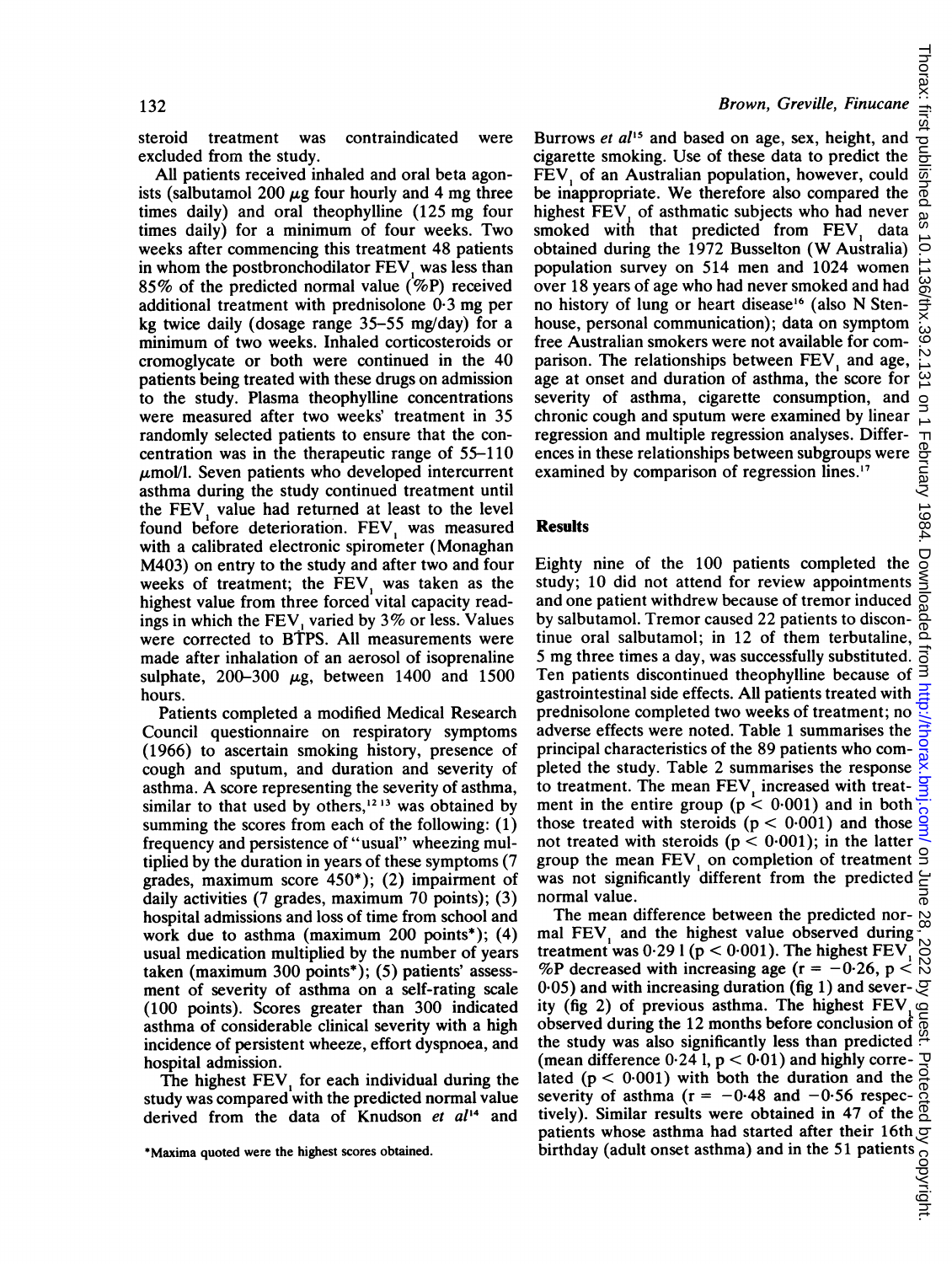|                            | No                      | Height                                  | $Age$<br>(y)*                          | Asthma                                 |                                          | Smoking history                                     |                                            | Chronic                             |
|----------------------------|-------------------------|-----------------------------------------|----------------------------------------|----------------------------------------|------------------------------------------|-----------------------------------------------------|--------------------------------------------|-------------------------------------|
|                            | οf<br>(cm)*<br>patients |                                         |                                        | Age at onset<br>(y)'                   | Duration<br>$(y)^*$                      | Number <sup>†</sup>                                 | Pack years*                                | cough<br>and<br>sputum <sup>+</sup> |
| Male<br>Female<br>Total    | 42<br>47<br>89          | 173-5 (6-1)<br>162.1(6.0)<br>167.5(8.3) | 43.0(14.9)<br>41.4(13.8)<br>42.2(14.3) | 23.4(19.2)<br>17.9(15.6)<br>20.5(17.5) | $20-6(14-2)$<br>23.4(11.5)<br>22.1(12.9) | 8C, 19E)<br>27<br>4C.<br>7E)<br>11<br>38 (12C, 26E) | 21.8(15.1)<br>$8-1$<br>(7.7)<br>17.9(14.7) | 19 [<br>-51<br>13<br>-81<br>32[13]  |
| Male-female<br>differences |                         | p < 0.001                               | NS                                     | NS                                     | NS                                       |                                                     | p < 0.01                                   |                                     |

Table 1 Principal characteristics of patients

\* Mean values with standard deviations in parentheses.

tIncludes number of current smokers (C) and ex-smokers (E). 4:Number with cough and sputum who had never smoked in square brackets.

NS-not significant

Table 2 FEV, before and during treatment as percentage of predicted normal values<sup>14 15</sup> (means with standard deviations in parentheses)

|                         | Initial    | After 2 weeks'<br>treatment | After 4 weeks'<br>treatment | Best in study     | Best in<br>previous year |
|-------------------------|------------|-----------------------------|-----------------------------|-------------------|--------------------------|
| All patients $(n = 89)$ | 77.3(24.0) | 79.1(25.1)                  | 87.9(23.1)                  | 89.9(22.7)        | 91.6(22.6)               |
| No steroids $(n = 41)$  | 96.8(13.9) | 101.2(11.0)                 | 104.3(12.7)                 | $106 - 7(11 - 8)$ | 108.3(11.7)              |
| Steroids $(n = 48)$     | 60.5(17.1) | 60.1(17.3)                  | 73.9(20.7)                  | 75.6(19.6)        | 77.4(19.8)               |

who had never smoked (table 3). In those who had never smoked the mean difference between the highest observed and the predicted normal FEV, and the relationship between  $FEV<sub>1</sub>$  and duration and severity of asthma were similar whether the data of Knudson et  $al<sup>14</sup>$  or of the Busselton population



Fig 1 Relationship between duration of asthma and the highest FEV, (percentage of predicted value) during treatment in each of the 89 patients completing at least four weeks' treatment.

survey<sup>16</sup> were used to predict FEV<sub>,</sub> (table 3). The decrease of FEV, %P with age and with the duration and severity of asthma was not significantly different between smokers and those who had never smoked, between those with childhood onset of asthma and those with adult onset, or between those with and those without chronic cough and sputum. Women showed <sup>a</sup> greater decrease of FEV, %P with age than males  $(p < 0.05)$ ; but the decreases associated with increasing duration and with increasing severity of asthma were similar in men and women.

There were no significant correlations between age and duration or age and severity of asthma, between duration and self-assessment of asthma severity or between  $FEV$ , %P and age of onset of asthma, or between  $FEV$ ,  $\%P$  and smoking history, either for all subjects or men and women separately. The mean severity score was significantly higher ( $p <$ 0.01) in women  $(317 \pm 148)$  than in men  $(235 \text{ }^\circ\text{SD})$ 144)). FEV, %P was significantly correlated ( $p <$  $0.01$  or  $< 0.001$ ) with the score for impairment of daily activities ( $r = -0.33$ ), hospital admissions ( $r =$  $-0.31$ ), the patients' self-assessment of asthma severity ( $r = -0.29$ ), usual medication requirements  $(r = -0.42)$ , and duration and severity of wheeze  $(r = -0.43)$ . Total severity score and the patients' self-assessment of the severity of asthma were highly correlated ( $r = 0.56$ ,  $p < 0.001$ ).

#### **Discussion**

The results of this study suggest that asthma alone can cause irreversible airflow obstruction and that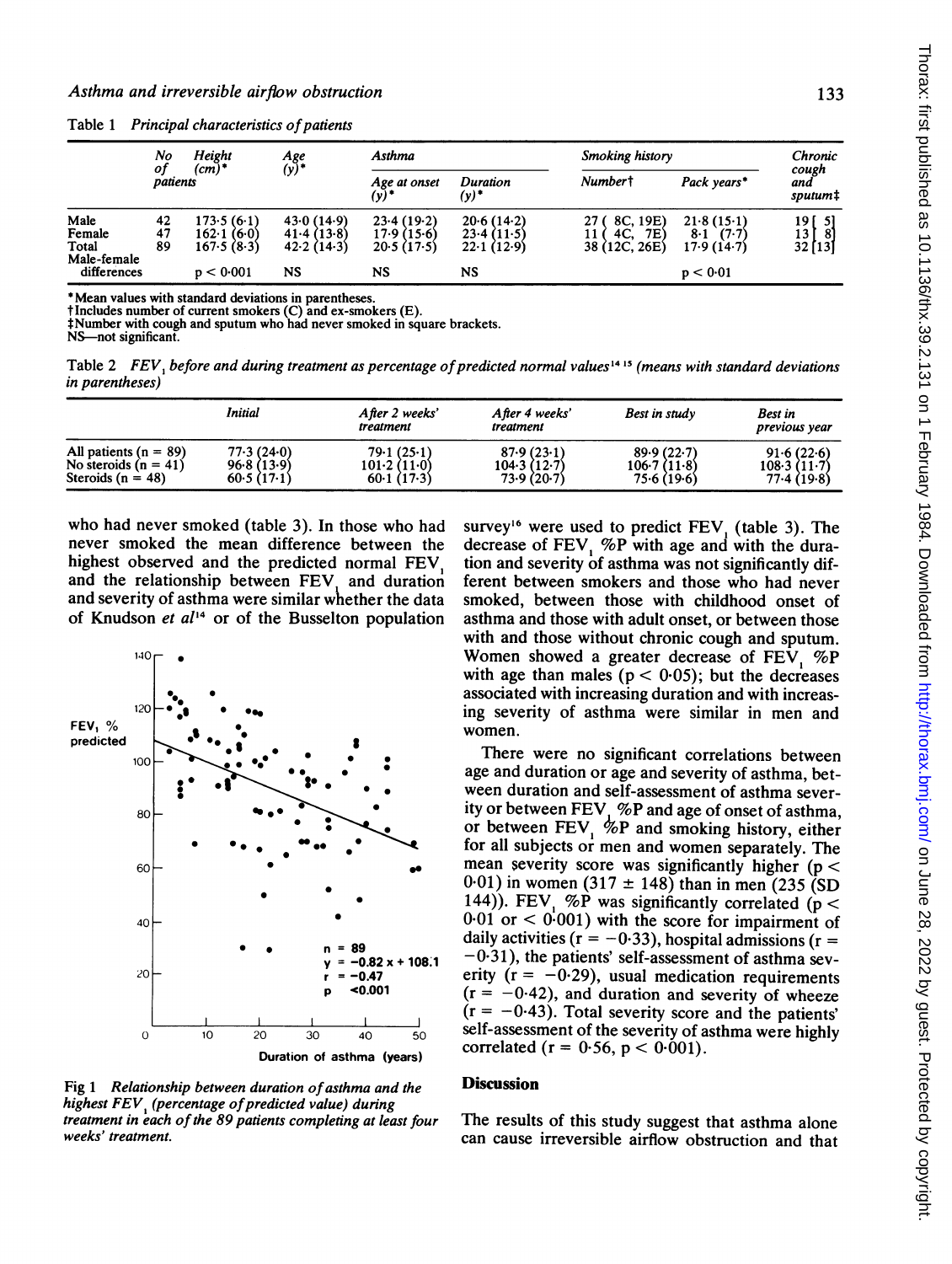

Fig 2 Relationship between total score for severity of asthma in arbitrary units and the highest  $FEV$ , (percentage ofpredicted value) during treatment.

the degree of obstruction is a function of the duration and severity of previous asthma. The validity of these conclusions depends on the way in which any persistent reversible airflow obstruction affected the results, the suitability of the data used to predict normal values, and the accuracy of our assessment of the severity of asthma. In any group of patients with chronic asthma a proportion will have diurnal fluctuations in airway function which are not abolished by treatment, $1819$  while others may develop intercurrent exacerbations. Several factors suggest that any persistent reversible obstruction in our patients was small and not responsible for the results: (1) The dose and duration of steroid treat-

Table 3 Difference between highest FEV, during treatment and predicted normal value and relationship between  $FEV<sub>1</sub>$  (% predicted) and duration and severity of asthma

|                                              | All<br>patients | Adult<br>onset | Never<br>smoked                   |
|----------------------------------------------|-----------------|----------------|-----------------------------------|
| Number                                       | 89              | 47             | 51                                |
| $FEV, P-FEV, H:$<br>mean difference (1)      | $0.29$ \$       | 0.221          | $0.42$ §<br>$(0.46\$ <sup>*</sup> |
| FEV, H as $%P$ v duration<br>of asthma (r)   | -0-478          | $-0.441$       | $-0.42$<br>$(-0.42)^*$            |
| FEV, H as %P $\nu$ severity<br>of asthma (r) | -0.55\$         | $-0.56$ §      | -0.55§<br>$(-0.51\$ <sup>*</sup>  |

\*Analysis based on FEV, predicted from Busselton population survey.

ment were sufficient to define corticosteroid responsiveness.<sup>20</sup> (2) Patients in the group which did not receive steroids achieved a normal FEV,. (3) The highest FEV, during the study was little different from the highest value during the previous 12 months (mean difference  $0.05$  l) and use of this latter value in analysing the results did not alter the findings. (4) The effect of diurnal variation of FEV, was minimised by the study protocol. (5) Only seven patients developed symptomatic asthma during the study; in these treatment was prolonged and in five the final  $FEV_1$  was greater than the best  $FEV_1$  in the preceding 12 months. (6) It is unlikely that any reversible component of airflow obstruction would have been systematically greater in older people and in those with the longer duration of asthma, particularly as age and duration of asthma were not correlated with each other or with the patients' assessment of the severity of asthma.

We used the data of Knudson et al<sup>14</sup> and Burrows  $et al<sup>15</sup>$  to predict the FEV, of the healthy population because these studies included large numbers and took account of the effect of cigarette smoking. It is unlikely that use of these data resulted in overestimation of the difference between the FEV, of asthmatics and healthy people or of the effect of age and duration of asthma on FEV,. In the asthmatics who had never smoked comparison of the FEV, with the data of Knudson et al and with that of a local healthy population gave identical results, while the decline of FEV, with age found by Knudson et al and Burrows et al was similar to that observed in four other studies. $21-24$ 

Significance of differences and correlations:  $\tau p < 0.05$ ;  $\tau p < 0.01$ ;  $\bar{p}$  < 0.001.

<sup>-</sup>predicted: H-highest value during treatment.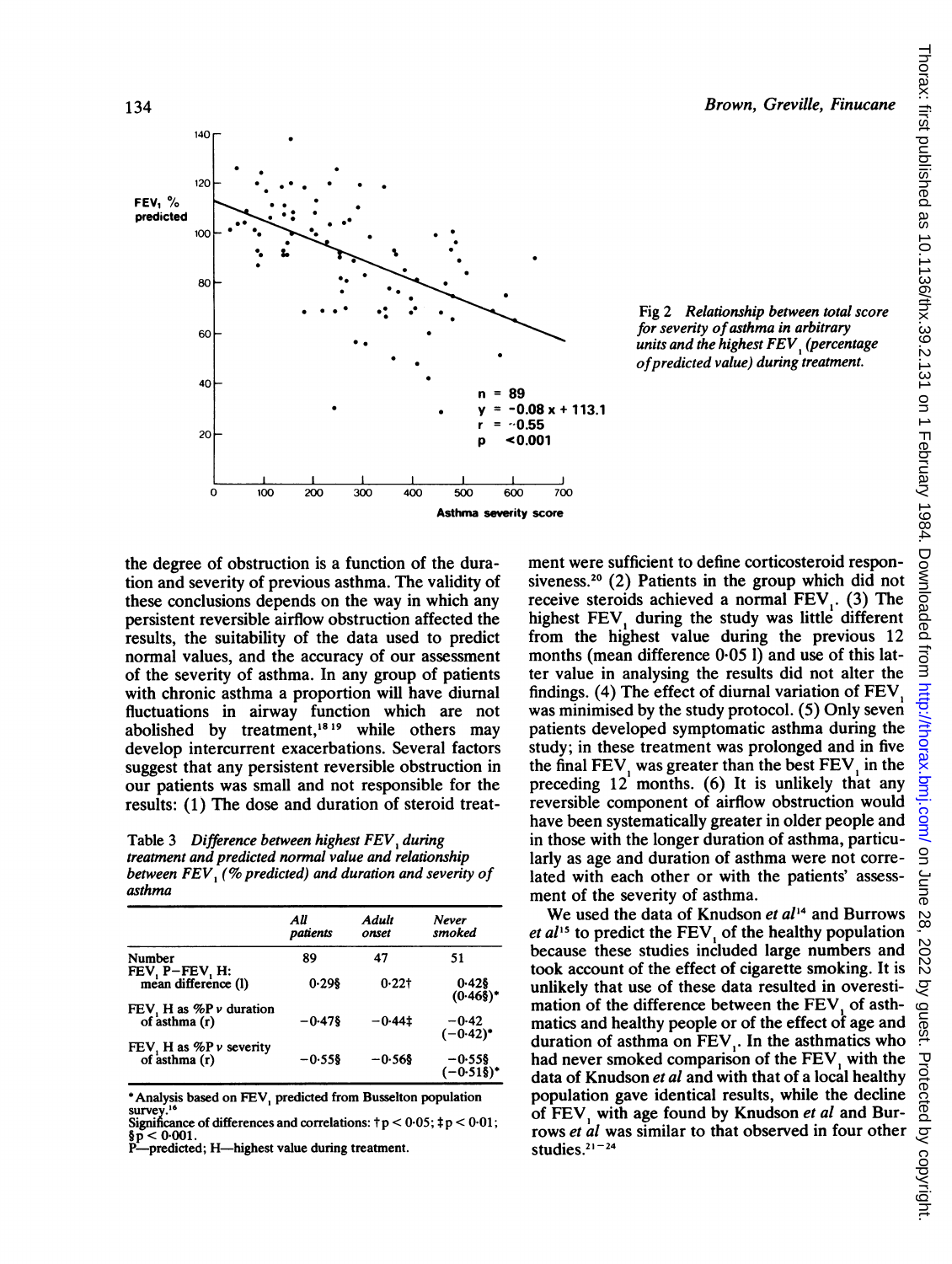## Asthma and irreversible airflow obstruction

Methods of estimating the severity of previous asthma are necessarily imprecise because they depend largely on subjective criteria and on the weighting applied to these criteria by the investigators. Nevertheless, in this study the factors used to quantitate severity, except for loss of time from work, bore a consistent relationship to the highest FEV, during treatment and were internally consistent with the patients' assessment of the severity of their asthma.

Some support for the suggestion that asthma alone can cause irreversible airflow obstruction comes from previous studies of airway function during remission from asthma even though these were not designed to examine this question.<sup>45725</sup> Loren et al reported three children with severe asthma and an irreversible component of airflow obstruction despite intensive treatment with bronchodilators and prednisolone.<sup>10</sup>

Factors which may contribute to the development of irreversible airflow obstruction include cigarette smoking and respiratory illness in childhood.<sup>26</sup> Our results in lifelong non-smokers and in those whose asthma started after the age of 15 years showed that the development of irreversible obstruction in asthma is not dependent on smoking or on a childhood onset of asthma. Furthermore, neither these factors nor chronic cough and sputum appear to influence the degree of airflow obstruction.

The observation that the women in this study had a significantly greater decline of FEV, with age than men, but no difference in the severity of asthma as a function of age or duration of disease, suggests a possible sex related difference in the degree of irreversible obstruction that is independent of the severity of asthma. The strong relationship between the degree of airflow obstruction and the duration and severity of asthma, which together accounted for 37% of the variability in  $FEV$ , %P, suggests that chronic poorly controlled asthma causes irreversible narrowing of airways and raises the possibility that improved control of asthma may prevent irreversible obstruction. The findings therefore provide some support for recent suggestions that one of the aims of treatment in chronic asthma should be to maintain airway function as near normal as practicable.27 The extent to which the conclusions of our study apply to the general population of patients with asthma cannot be stated. There is, however, a high incidence of airflow obstruction in non-hospital patients with asthma;<sup>6 28</sup> if persistent asthma can cause irreversible obstruction then the implications are general.

This study was supported by the Asthma Foundation of Western Australia. We thank Associate Pro135

fessor N Stenhouse for access to data from the Busselton Population Survey and help with data analysis, Dr GF Ryan and Professor JW Paterson, who reviewed an earlier version of the manuscript, and Drs AW Musk, JL Elder, AR Adams, and AE Tribe for access to patients under their care.

#### References

- Beale HD, Fowler WS, Comroe JH. Pulmonary function in 20 asthmatic patients in the symptom-free interval. J Allergy Clin Immunol 1952;23: 1-10.
- <sup>2</sup> Gold WM, Kaufman HS, Nadel JA. Elastic recoil of the lungs in chronic asthmatic patients before and after therapy. J Appl Physiol 1967;23:433-8.
- <sup>3</sup> Finucane KE, Colebatch HJH. Elastic behaviour of the lungs in patients with airway obstruction. J Appl Physiol 1969;26:330-8.
- <sup>4</sup> Cade JF, Pain MCF. Pulmonary function during clinical remission of asthma. Aust  $NZJ$  Med 1973;iii:545-51.
- <sup>5</sup> Palmer KNV, Kelman GR. Pulmonary function in asthmatic patients in remission. Br Med J 1975;i:485-6.
- <sup>6</sup> Sobol BJ, Emirgil C. Pulmonary function in ambulatory asthmatics. J Chron Dis 1976;29:233-42.
- 7McCarthy DS, Sigurdson M. Lung elastic recoil and reduced airflow in clinically stable asthma. Thorax 1980;35:298-302.
- Dunnill MS. The pathology of asthma. In: Transactions of the World Asthma Conference. London: The Chest and Heart Association, 1965:23-7.
- <sup>9</sup> Glynn AA, Michaels L. Bronchial biopsy in chronic bronchitis and asthma. Thorax 1960;15:142-51.
- '0 Loren ML, Leung PK, Cooley RL, Chai H, Bell TD, Buck VM. Irreversibility of obstructive changes in severe asthma in childhood. Chest 1978;74:126-9.
- <sup>11</sup> Carmichael J, Paterson IC, Diaz P, Crompton GK, Kay AB, Grant IWB. Corticosteroid resistance in chronic asthma. Br Med J 1981;282:1419-22.
- <sup>12</sup> Mansmann HC. The evolution and modification of intractable bronchial asthma. In: Johnson RF, ed. Pulmonary care. New York: Grune and Stratton, 1973:165-79.
- <sup>13</sup> Rubinfeld AR, Pain MCF. Relationship between bronchial reactivity, airway caliber, and severity of asthma. Am Rev Respir Dis 1977;115:381-7.
- <sup>14</sup> Knudson RJ, Slatin RC, Lebowitz MD, Burrows B. The maximum expiratory flow volume curve: normal standards, variability and effects of age. Am Rev Respir Dis 1976;113:587-600.
- <sup>15</sup> Burrows B, Knudson RJ, Cline MG, Lebowitz MD. Quantitative relationships between cigarette smoking and ventilatory function. Am Rev Respir Dis 1977;115: 195-205.
- <sup>16</sup> Stenhouse NS. Busselton norms. Statistics of the physiological variables measured at the Busselton Health Survey 1972. Perth: University of W Australia Press, 1979.
- <sup>17</sup> Armitage P. Statistical methods in medical research. Oxford: Blackwell Scientific Publications, 1974:279- 301.
- <sup>18</sup> Hetzel MR, Clark TJH, Houston K. Physiological pat-